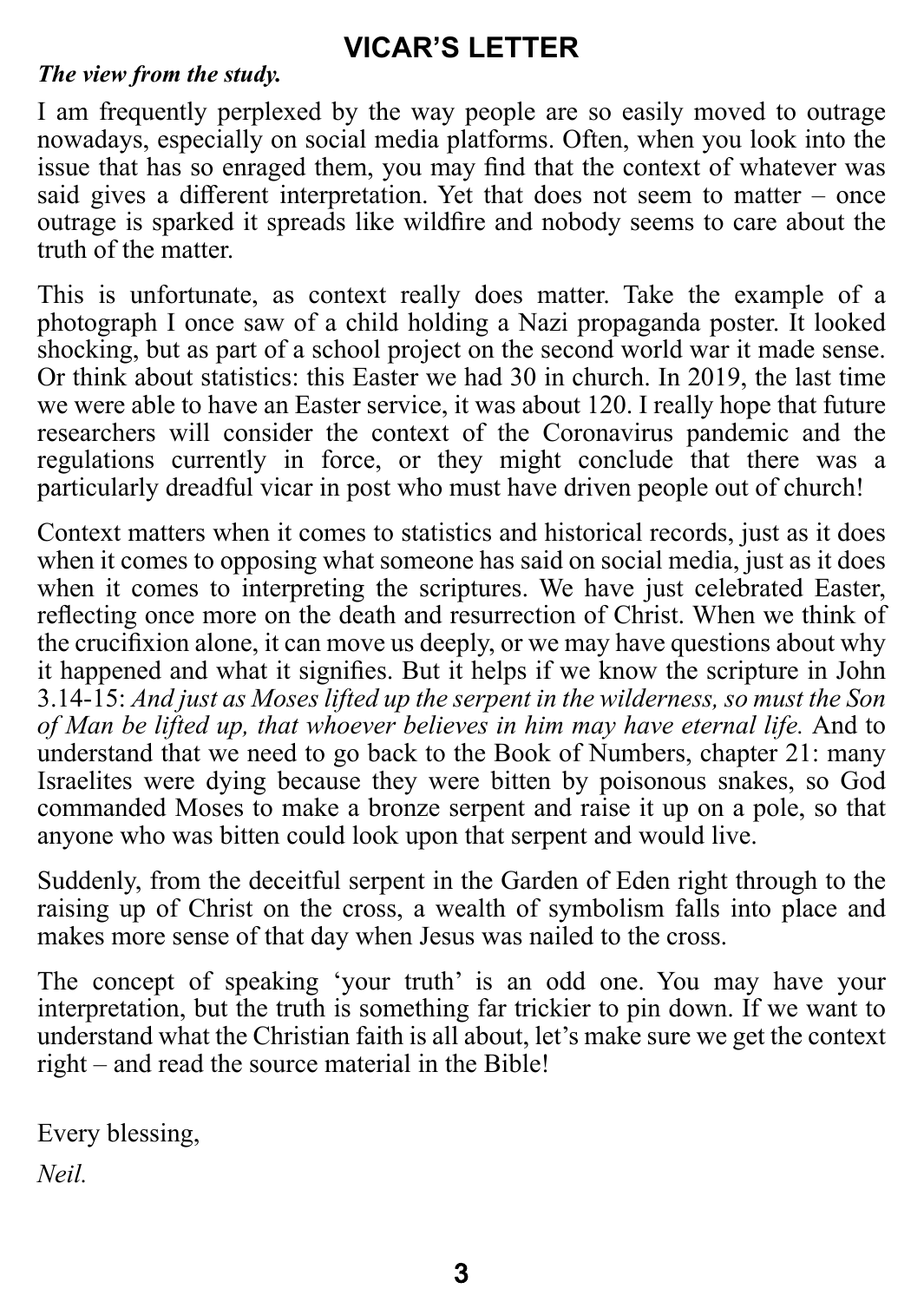#### **Annual Meetings**

### **16th May, 11.00am (straight after church service).**

The **Annual Meeting of Parishioners** (for the election of churchwardens) and the **Annual Parochial Church Meeting** (APCM) will take place after the main service on Sunday 16<sup>th</sup> May, starting after the morning service around 11.00am. *Please note this date is subject to review if there is any change in the restrictions or advice arising from the coronavirus pandemic.*

Nomination forms are available in church for those wishing to stand for election as Churchwardens or Parochial Church Council (PCC) members. Forms may also be obtained electronically from the PCC secretary by contacting Liz Emmott at: eaemmott@hotmail.com

To attend and vote at the Annual Meeting of Parishioners, you must be on the church or civil electoral roll for Grimsargh. To participate in the APCM or stand for office as a PCC member, you must be on the church electoral roll.

At the APCM we will elect up to 5 members of PCC.

We will also appoint sidespersons to assist the churchwardens, with a special focus on the ministry of welcome on Sunday mornings.

There are no elections to Deanery Synod this year, but there is still one vacancy.

PCC members will need to complete a declaration that they are 'fit and proper persons' to serve as trustees of a charity (which is the status of the PCC, even though we are not registered as a separate charity). They will also be asked to complete a basic introduction to safeguarding.

May I take this opportunity of expressing my personal thanks to all those who have, in any way, served the parish over the last 12 months. Thank you for being prepared to offer your time and skills in the service of Christ through his church here in Grimsargh.

### **Covid-safe Services**

In order to maintain our services in a safe manner, please remember the basics:

- social distancing (both in the church and outside)
- hand hygiene (use sanitiser)
- face coverings to be worn in church (covering mouth *and* nose)

It is also important that we all keep an eye on our own health, so if you are unwell, and especially showing symptoms of Covid-19, you should be self-isolating and seeking medical advice. If you have been advised to self-isolate due to contact with someone who has tested positive for Covid-19, you must not attend church. Also please consider whether it is wise to be coming to church if your own health remains vulnerable.

Some people have been coming to services but not receiving communion physically – this is perfectly acceptable if you are concerned about any risk of hand contact. We are using wafers instead of bread in order to minimise hand contact with the sacrament. In getting the communion wafers ready, my hands are always washed and sanitised before touching them, a face covering is worn, and then the wafers remain covered during the service. They are only uncovered again when my face covering has been put back on and hands sanitised again. A spoon is normally used to offer the bread to each communicant. This mitigates the theoretical risk of passing on the coronavirus through contact with the bread.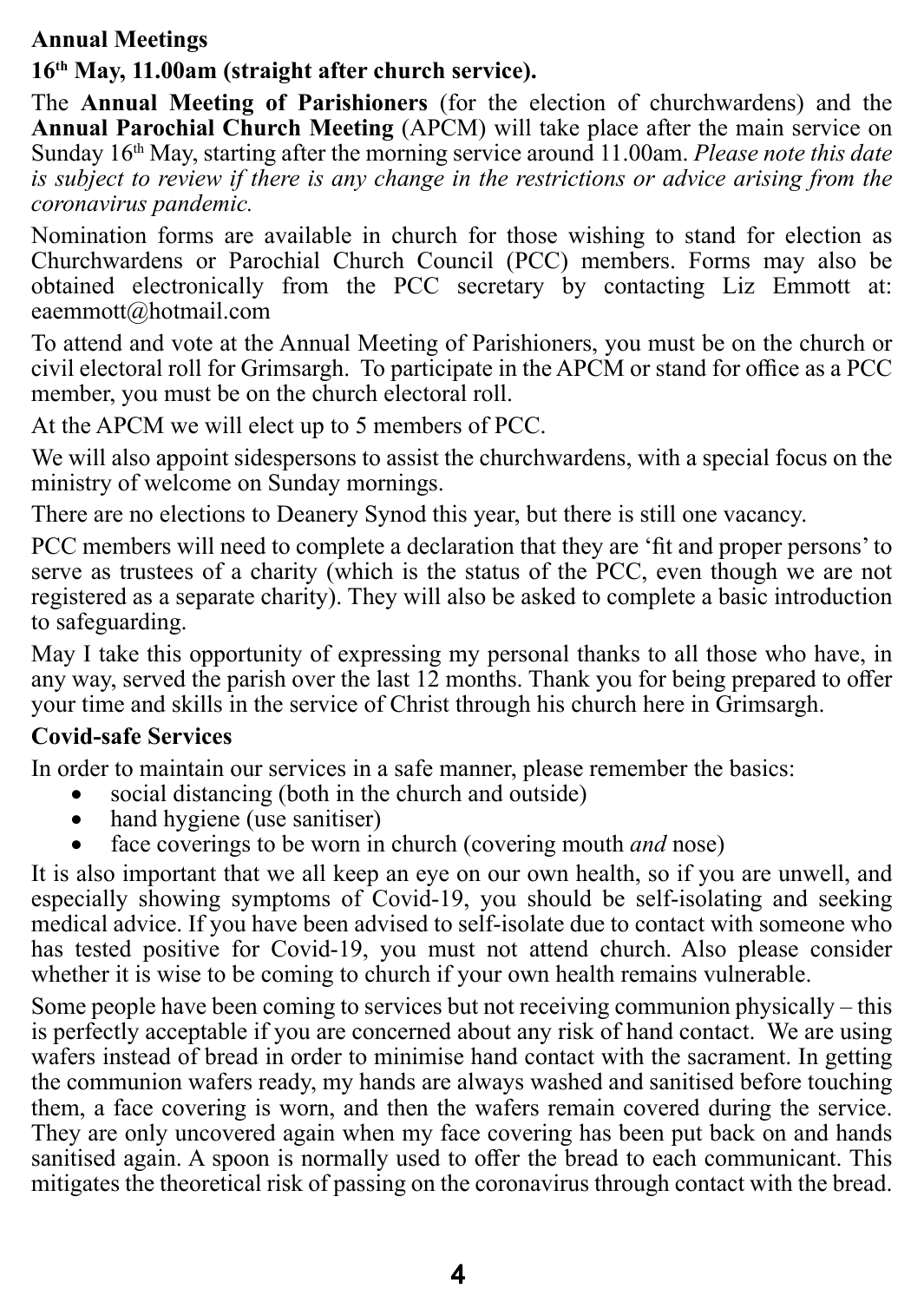Ours is quite a small church with narrow aisles and various pinch points, so please do give due regard to keeping your distance at all times. Remember also this applies outside.

As you will know, the advice about dealing with Covid 19 changes quite rapidly at times, so please be prepared for new instructions and guidance. The diocese issues regular updates, following government and Church of England instructions, which we will implement as required.

Sunday services are at 10.00am and there is a midweek Thursday morning Communion at 11.00am. At present we are not requiring people to book in, but if numbers increase, we may have to consider this option. Meanwhile, apologies if we have a particularly busy Sunday and you are not permitted to enter the building. Thank you for your cooperation.

#### **Confirmation**

We look forward to celebrating the much-delayed confirmation service on Sunday 6<sup>th</sup> June at 4.30pm. With ongoing Coronavirus restrictions, this is likely to be family only, but please remember all those being confirmed in your prayers: Joe Barker, Rob Blatcher, Holly Dewhurst, Josh Holt, Theo Rae, Beth Rowland and Livvy Smith.

#### **Your Magazine**

Thank you to all who have renewed their subscriptions. The cost is now £6 for 10 issues.

We will be **combining the Dec and Jan issues**, so the magazine will reduce to 10 editions a year, rather than 11 at present.

If you wish to contribute items for the magazine, please send them to Bernard Mackley or Nellie Cowell. Anyone willing to help with the distribution of the magazine, please speak to Nellie.

You may be aware that the diocesan newsletter (The See) is no longer produced, but from the next issue, we will be offering a new insert: 'The Sign', published by The Church Times / Hymns Ancient and Modern. This will feature a range of articles of interest to readers of the parish magazine

#### **Website**

Thanks to Bernard Mackley, we are now developing a new website. You can find it at: www.e-voice.org.uk/grimsarghstmichael

It is still under development and needs more material adding, but it is in operation and can be accessed. The previous website will cease to function when the BT Community Kit service ends later in May (though it should redirect to our new one for a while).

Please remember also that we have a new facebook page. The previous one was a closed group, but this is accessible to all (please do bear this in mind if you make any comments on the page). Thank you to Jayne Woollam for managing our facebook presence.

#### **"Whit Walks and Afternoon Teas", Saturday 22nd May**

During lockdown, many of us have been taking to the highways and byways and have enjoyed discovering the local lesser travelled roads. On Saturday 22nd May, we are hoping to lead several socially distanced guided walks, in small groups, around Grimsargh, before heading back to Church for a delicious boxed afternoon tea, kindly supplied by Sarah Putland and family. The cost of the walk and the tea will be £5.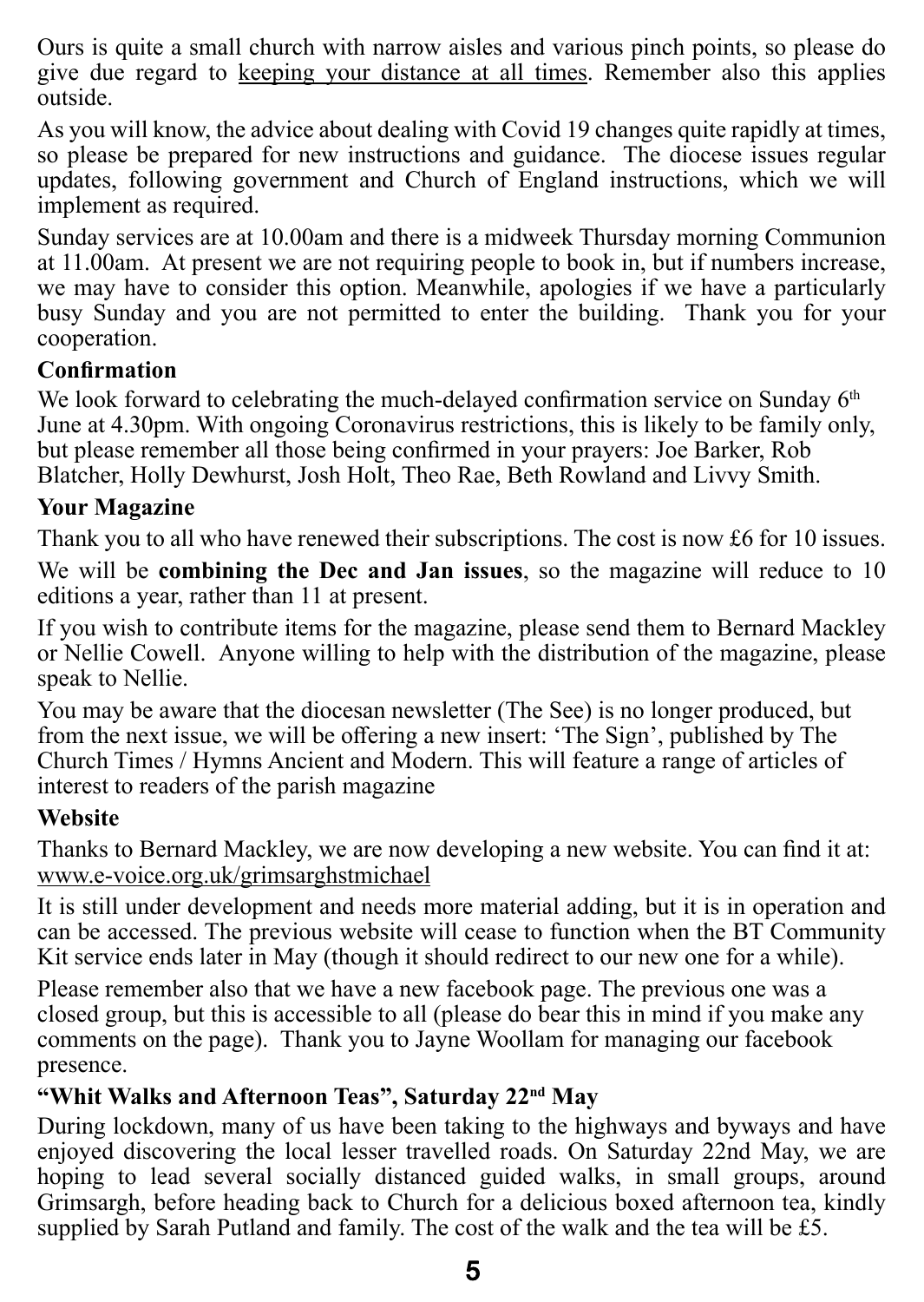There will be several short circular routes, some buggy and some dog friendly. What better way to explore Lancashire's countryside than a short walk in the lovely Spring sunshine? This year has made us all realise how valuable fresh air and exercise can be, and you won't have to travel miles to enjoy several great walking routes on our doorstep. Time and routes to follow in May's magazine.

If you would like to sign up for the walk, please contact any "FAF" member, or call Jayne on  $01772 - 704112$  or email, jaynewoollam@hotmail.co.uk

#### **MOTHERS' UNION**

This month I feel it is appropriate to reflect on the passing of Prince Philip and to remember the Queen in her grief. May she be comforted by the many happy memories she has over the years they had together. We ask God to strengthen her and be very close to her. I would like to pass on some statements from the Mothers Union as they summarize much of what I would like to say this month.

At Mothers' Union we share the royal family's sorrow at the death of Prince Philip. A stalwart supporter and helpmeet for the Queen, he brought humour and insight to his public role, and kept the royal family on course through the many storms of recent years, as well as sailing through calmer waters, in keeping with his Naval background.

He exemplified Mothers' Union's own beliefs about the value of family life, through care for his children and grandchildren and his long marriage to the Queen. Faith is also central to the royal family, as it is to our members, as a Christian movement. Prince Philip fulfilled his faith role publicly and privately through his friendships with Church of England clerics.





Reflecting on and giving thanks the long marriage of the Queen and Prince Philip, The Mothers Union would like to congratulate Bernard and Marlene on their Golden Wedding anniversary this month. We ask for God's blessing on them and wish them good health and many more years together..

The members of the MU gifted them the Bee and Bug House, shown left.



Finally in our own group we send birthday greeting this month to Frances Gornall. She will celebrate her birthday on 30th May. When I called to see her. She said she's doing well after her cataract operation and is surprised how bright everything looks now! She will soon have her other eye done. She's very grateful to the NHS for all their care. We had a long chat about her growing up in Grimsargh and her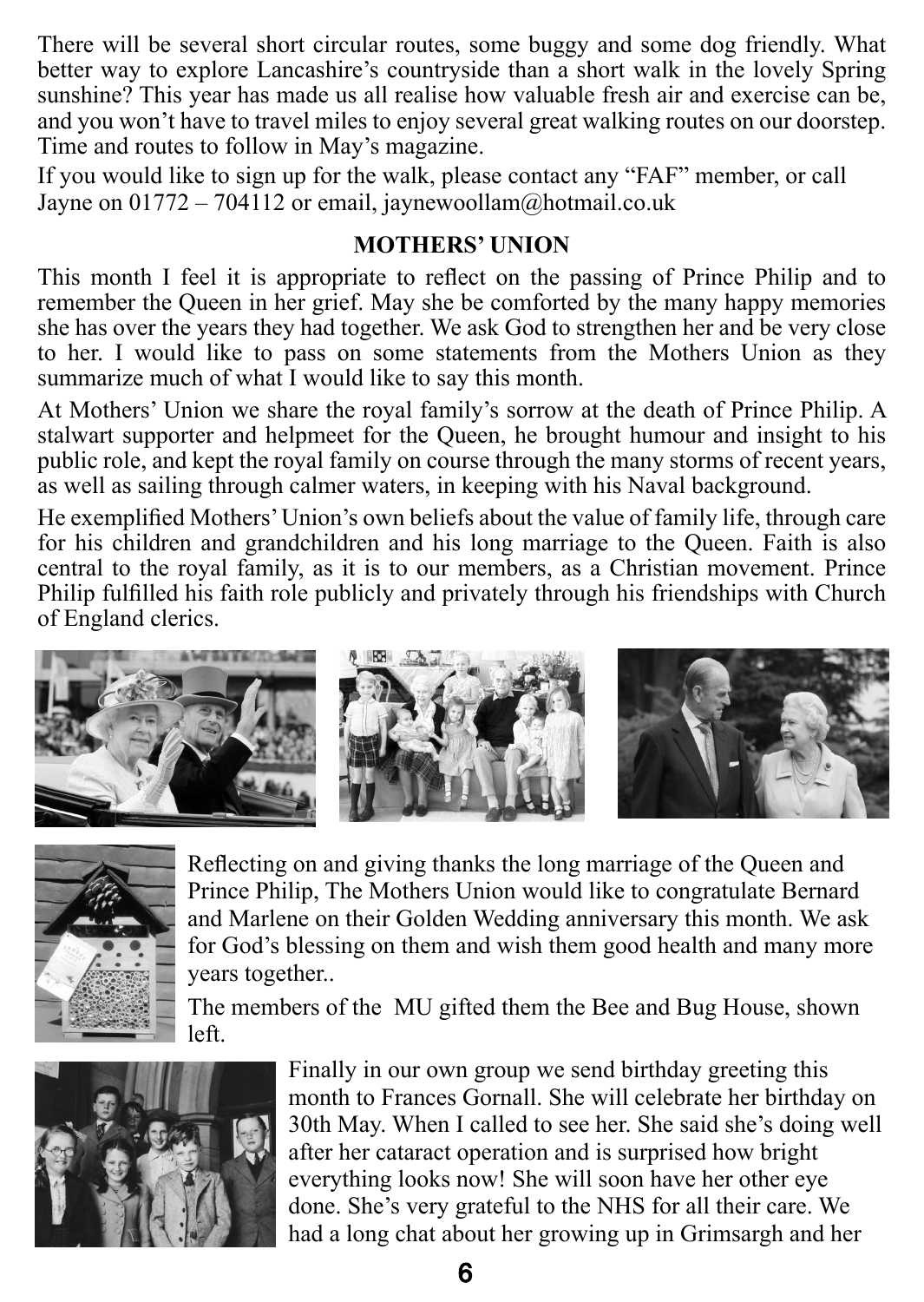being at school with Philip Cowell. Nellie has found this photo! Frances is on the left and Philip Cowell in the middle. Happy memories!

#### **And of course to St . Michael's Mothers Union celebrates its 90th birthday this year!**

We feel that we cannot let this special event pass without celebrating in some way. The vicar has kindly agreed to incorporate this milestone into his usual Thursday morning service and we would like to encourage all members to attend if you are able so that we can come together in celebration. Let's face it, we can all do with something to lift our spirits and celebrate. There will be cake, and more! We look forward to seeing you all !

**Put it in your diaries ……….. Ascension Day Service in church Thursday 13 May 11.00am Holy Communion.** " Love Ruth

#### **SCHOOL REPORT**

There have been 5 school weeks since the Government lifted restrictions on children attending school and so it has been great getting to know all the children, especially those who hadn't been attending as children of critical workers. We are still operating in class bubbles but with the recent good weather, I have been able to spend some time outside chatting with the children which I have really enjoyed and am looking forward to continuing to do. I have also enjoyed being able to see and speak more easily with the children's parents/ carers at drop-off time as I am no longer requesting that masks are worn outside on school grounds.

In the last few weeks, our new school electronic signing in/ out system has been installed which increases safety, especially in case of a fire and our new school website has also gone 'live'. We will be adding to the website content over the coming weeks and months.

I have also sent a welcome letter to our new starters- we are really excited to meet the children and their families and we are in the process of organising an induction evening and our induction arrangements.

We recently had two very special visitors– Brenda  $\&$  Gertrude. Two newly born calves! Our children in Reception, year 1 and year 2 paid the calves a special visit and enjoyed spending time with them. They also enjoyed exploring the farmer's tractor!

We are looking forward to what the summer term has to offer- we have many exciting plans ahead. Gathering together as a school community in our hall to Worship is something we have all missed, as despite continuing to Worship each week virtually, there can be no substitute for doing so in person.

On behalf of our school staff, I hope our school community continues to support each other and remains safe.

Kind Regards Mr Stuart Booth Headteacher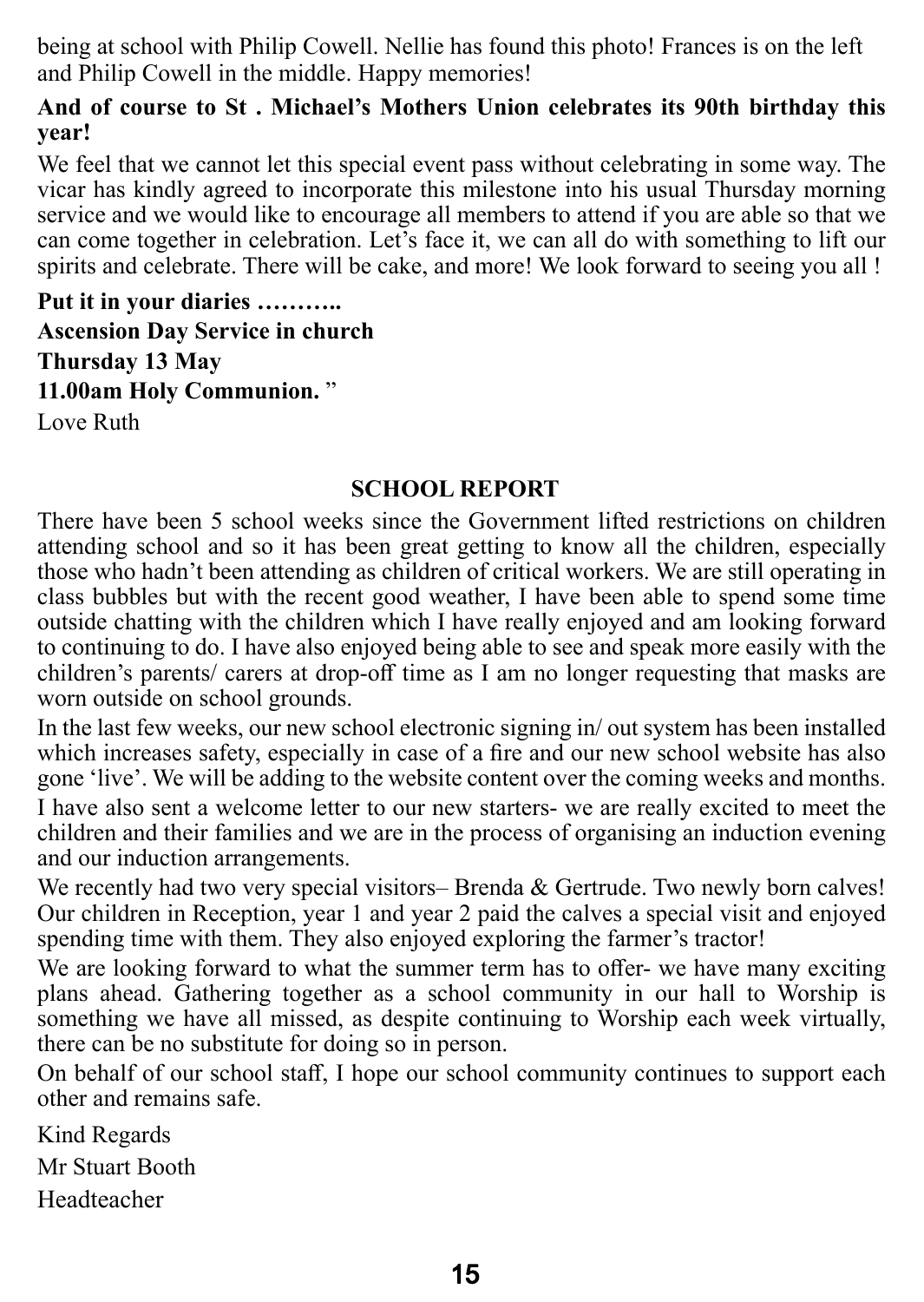



As lockdown starts to ease, people are looking forward to seeing loved ones again in person that they may not have seen for many months.

Have a read of John 15:9-17.

Think about how you like to feel love? Do you like a nice cuddle?

Spending time doing something nice together?

How do you show your love to other people?

Why not have a go at baking these biscuits to give to a loved one when you get to see them? You could use some coloured icing to decorate them however you like!

> 150g plain flour 50g caster sugar 100g butter.



- Mix the flour and sugar together.
- Rub in the butter.
- Bring the mixture together to form a dough.
- Roll out to 5mm thick.
- Use cutters to cut into whatever shape you would like!
- Bake at 180°C for 6-10 minutes.
- Transfer to a cooling rack and leave until cold before decorating!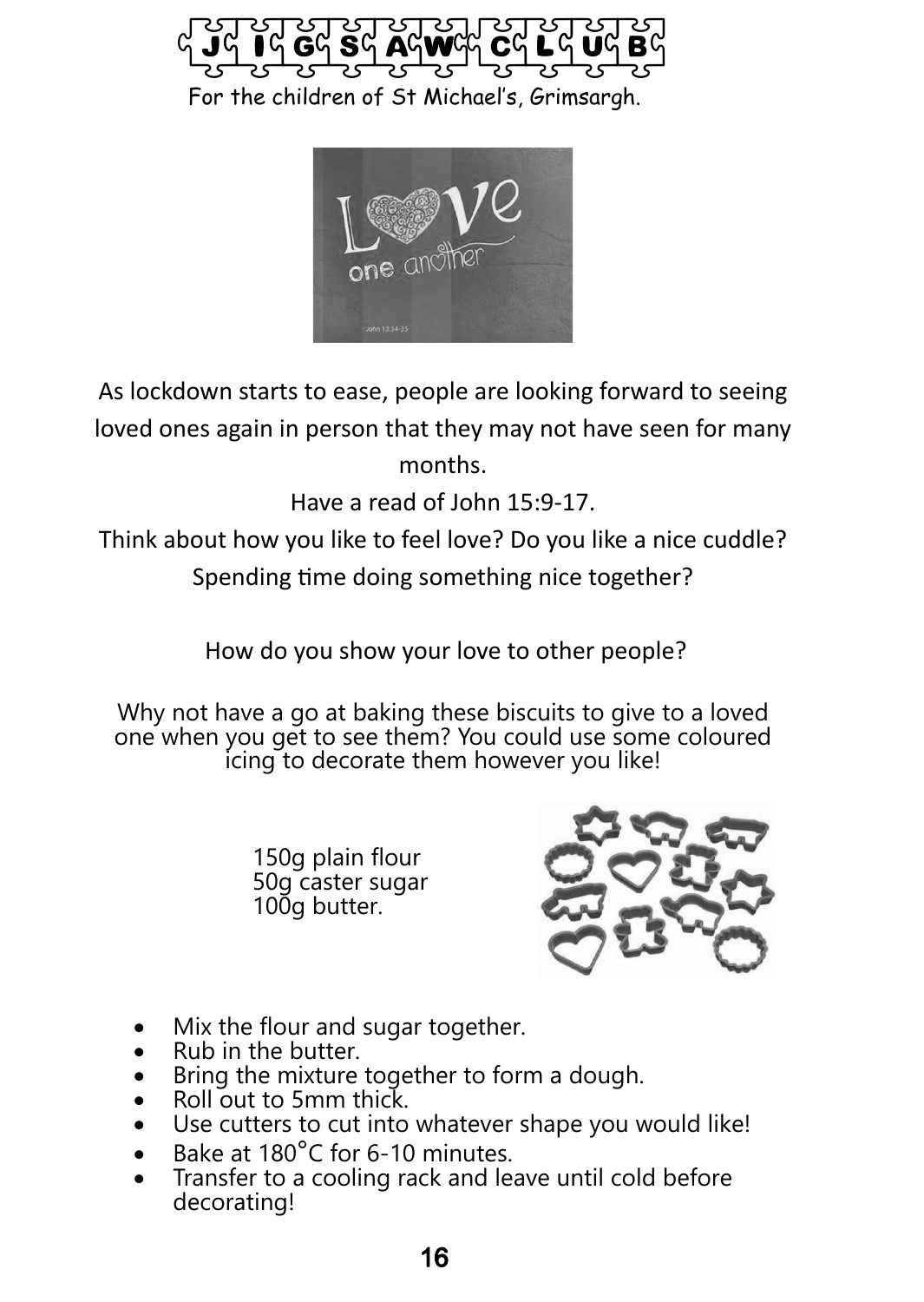#### **CHURCH COLLECTIONS**

| March | 21st            | £180.61 |             |
|-------|-----------------|---------|-------------|
| March | 28th            | £69.00  |             |
| April | 2 <sub>nd</sub> | £48.56  | Good Friday |
| April | 4th             | £329.50 | Easter Day  |
| April | 11th            | £129.20 |             |

#### **FLOWER ROTA**

| May | 2nd  | Vacant   |  |  |
|-----|------|----------|--|--|
| May | 9th  | Vacant   |  |  |
| May | 16th | L Fisk   |  |  |
| May | 23rd | N Cowell |  |  |
| May | 30th | Vacant   |  |  |
|     |      |          |  |  |

### **SIDESPERSONS, READERS AND COFFEE ROTAS**

|         | 8.30am | 10.00am | <b>Communion Readers</b><br><b>Assistant</b> |                           | <b>Coffee</b> |
|---------|--------|---------|----------------------------------------------|---------------------------|---------------|
| May 2nd |        |         |                                              | M Lamberty<br>Vicar       |               |
| May     | 9th    |         |                                              | <b>B</b> Holt<br>Vicar    |               |
| May     | 16th   |         |                                              | <b>B</b> Mackley<br>Vicar |               |
| May     | 23rd   |         |                                              | D Rusling<br>Vicar        |               |
| May     | 20th   |         |                                              | J Eccles<br>Vicar         |               |

| <b>Funeral</b>         | Jesus said "I am the Resurrection and the Life"     |
|------------------------|-----------------------------------------------------|
| <b>Burial of Ashes</b> | 'Deep peace of the Son of Peace be with you always' |
| April 10th             | Sylvia Alma Billington, 76 years.                   |